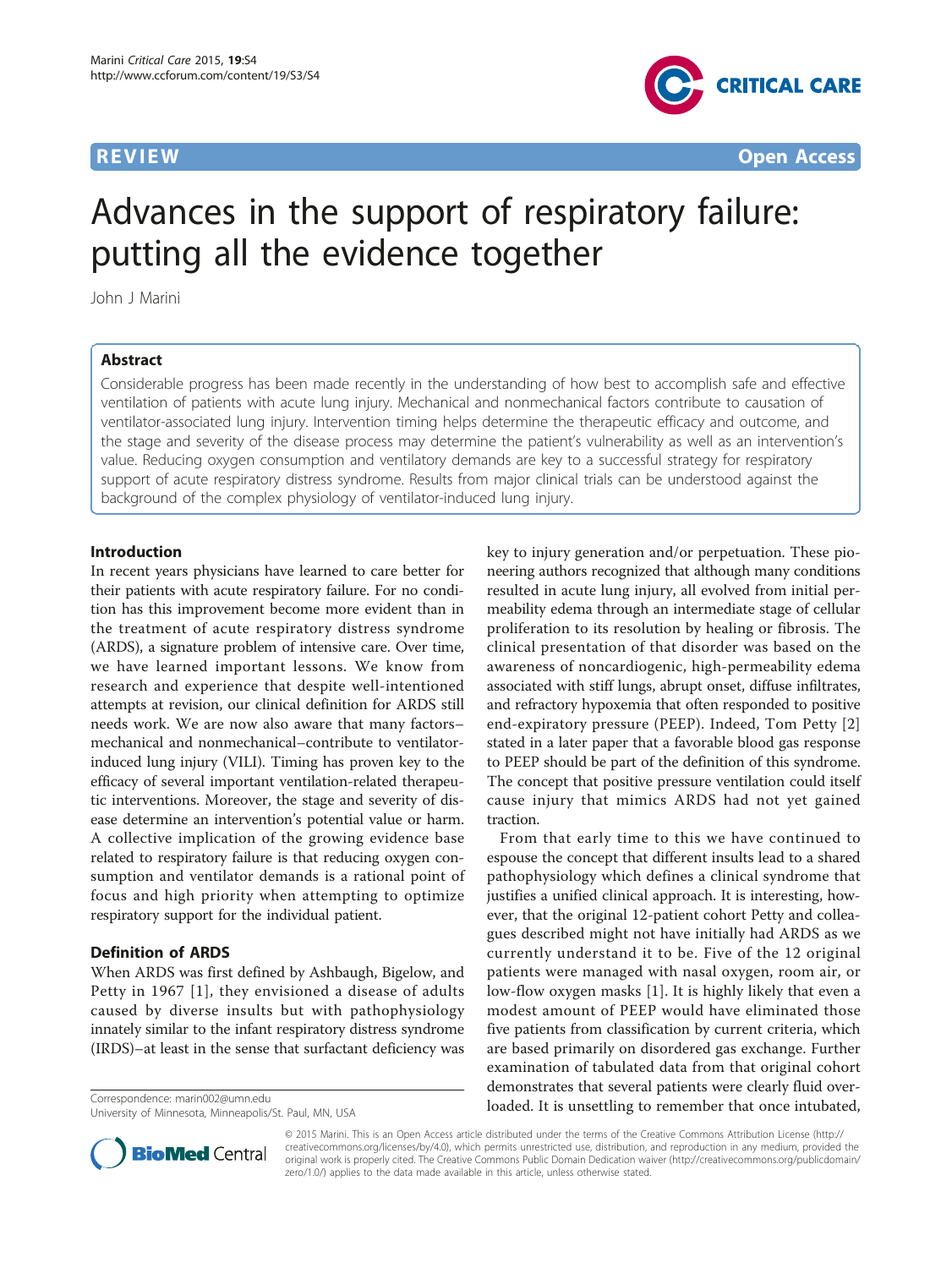the ventilation standard of the time prescribed very high tidal volumes and minimal PEEP–just the formula for potentiating VILI [[3,4\]](#page-5-0). Like those earliest groundbreakers, present-day practitioners continue to concentrate on gas exchange as the primary criterion for identification of ARDS. Consequently, in our clinical research we continue to mix together patients who do not necessarily share key underlying pathologic characteristics of lung injury.

Debate regarding the concept that a unifying entity of ARDS even exists was conducted throughout the 1970s and into the 1980s [[5,6\]](#page-5-0). During that latter decade, suspicion grew that the therapy we applied for life support in an attempt to improve oxygenation could itself cause damage to the lung or retard its healing (VILI) [[3\]](#page-5-0). Moreover, those years saw the rise of evidence-based medicine (EBM) and of the perceived need for randomized clinical trials (RCTs) to provide a convincing and reliable basis for making care decisions [[7](#page-5-0)]. Motivated by those developments, the American-European Consensus Committee (AECC) formulated a definition of ARDS in 1994 [\[8](#page-5-0)], and this standard served as the qualifying definition for numerous trials of respiratory support, most of which proved inconclusive [[9\]](#page-5-0). That AECC definition did not include specific criteria relating to respiratory mechanics or stipulate precise radiographic criteria. The gradually recognized need for improved discriminating criteria resulted in the Berlinmodified version of the AECC definition, published in 2012 [\[10\]](#page-5-0). Although clearly an improvement over the AECC definition, the need to interface with data from prior clinical trials resulted in shared features that continue to be overly broad and inexact (Figure 1). No mechanics criteria were included, no standard ventilatory settings were specified, radiographic criteria remain imprecise, no requirement was made for confirming the durability of the syndrome over time, and there was no accounting for nonpulmonary contributors to hypoxemia (e.g., excessive oxygen extraction) that might be

## **Definitional Dilution** Are Clinicians Really Sure What 'ARDS' Refers To? • Abrupt Onset - 'Acute' onset • Refractory Hypoxemia - 'Severe' Hypoxia • Diffuse Infiltrates Suggesting Edema • 'Multi-lobar' • Non-Cardiac Cause > Believed Primarily Non-Cardiac • Stiff Lungs -> Abnormal 'Respiratory System' Compliance Original conceptual definition has evolved and softened over time. Figure 1 Definition of ARDS: changes over time.<br>made longer.

unrelated to inflammatory conditions within the lung itself. Functional tests are lacking in the current Berlin definition. At the bedside, one might wonder whether clinicians are really sure what the Berlin-defined term "ARDS" now refers to. When comparing Petty's original definition with the current one, we note that "abrupt" onset has become "acute" onset whose putative cause might have originated as long as 1 week earlier. Some terminology of the initial 1967 definition has been relaxed in other ways: "refractory" hypoxemia has become "severe" hypoxemia, "diffuse" infiltrates have become "bilateral multi-lobar" infiltrates, and "stiff lungs" are now "reduced respiratory system compliance"–a term that includes the chest wall.

With guidance from such imprecise definitions, most trials undertaken for therapy of ARDS have failed to demonstrate new interventions, pathways, and strategies that consistently improve care [[9](#page-5-0)]. Yet, despite our imprecise definitions, we have made good progress in the outcomes emerging from our bedside management. The overall mortality attributable to ARDS has fallen impressively in the past decades [\[11](#page-5-0)]. Certainly, some of this declining mortality has resulted from reducing the tidal volume and the associated driving pressures (the ratio of tidal volume to compliance) that produce VILI [[12\]](#page-5-0). But declining mortality is not just the result of less VILI; mortality has continued to fall impressively, even as tidal volumes are kept low to mid-range in each arm of later therapeutic trials [[11\]](#page-5-0). One likely contributor to this improvement was growing awareness of the damaging potential of high airway pressure and the value of lung recruitment. Such information gradually seeped from the laboratory into clinical practice, well before the confirmatory RCT. Advances are the result not only of improvements in the process and delivery of care to our patients who require respiratory support, but also in the avoidance of volume overload [[13\]](#page-5-0), unnecessary transfusions [[14](#page-5-0)], and ventilator-associated pneumonia [[15\]](#page-5-0), among other potentially iatrogenic interventions.

Perhaps because we have used imprecise definitions, we are left at the bedside with long simmering questions related to the mechanical ventilation and ventilatory support of patients with lung injury. For the individual patient, these questions include: which tidal volume should we use? Which PEEP should we use? Should we employ recruiting maneuvers? Should prone positioning be routine? Is high-frequency ventilation lung protective or damaging? Should we encourage spontaneous breathing in the early stage of illness, or take control of the breathing pattern? Should we use corticosteroids in our patients with inflammatory lung disease? Should we embrace extrapulmonary gas exchange technology, and if so, in whom? The list of unsettled questions can be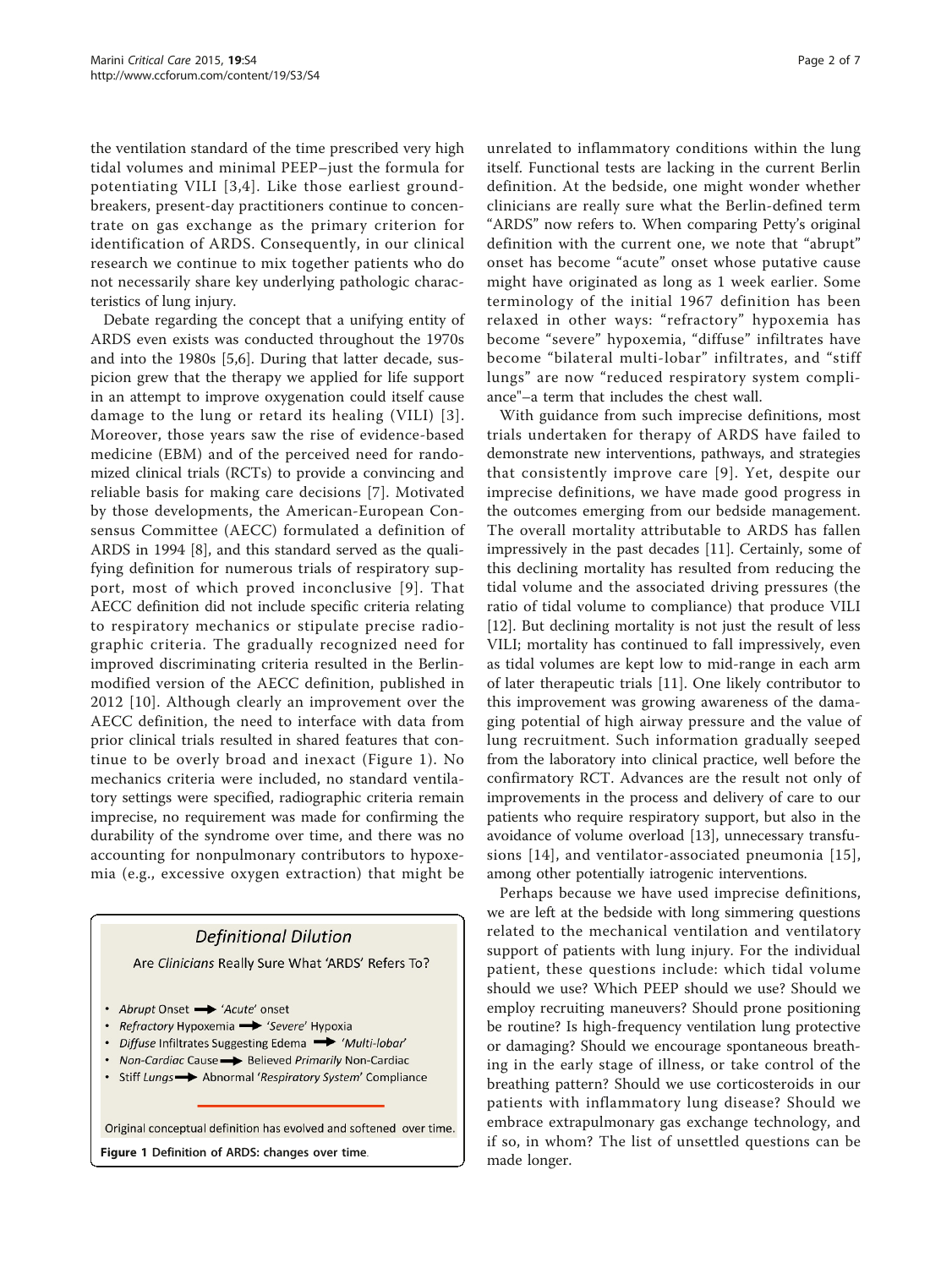### Lessons from the laboratory

Management principles derived from laboratory results appear much clearer. Experimental evidence provides consistent laboratory observations regarding what is needed to avoid inflicting VILI. Adverse patterns of ventilation injure both airways and alveoli, causing damage that prevails in anatomically dependent zones. Laboratory experiments have shown that adverse patterns of ventilation apply large tidal volumes with high driving pressures, low levels of PEEP, high inspiratory flows, and elevated minute ventilations. Nonmechanical background factors are also important in the process of VILI generation and, for any given ventilation pattern that applies potentially damaging stress, may determine whether or not VILI is expressed. These background factors, which may synergize with each other, include the preinjury and inflammatory state, the temperature at which the experiment is conducted [\[16](#page-6-0)], the amplitudes of vascular pressures and flows [\[17,18](#page-6-0)], body position [[19\]](#page-6-0), PaCO<sub>2</sub>/pH [[20\]](#page-6-0), and FiO<sub>2</sub> [\[21\]](#page-6-0). The mechanisms of airspace injury that mediate adverse patterns of mechanical ventilation include stretching of open lung units, amplified tangential (shearing) forces at the interface between open and closed lung units, and the recurring small airway trauma of tidal breathing.

The interplay of mechanical stressors that determine whether or not tissues are injured by the ventilation pattern involves an interaction between driving pressure, defined as the difference between plateau pressure and PEEP, and the number of lung units at higher risk for stress amplification; that is, those at the junctions of open and closed lung tissue. Although dynamic characteristics are less well studied as provocative influences, the rate at which the lungs are expanded, determined by the amplitude and pattern of airflow delivery, may be an important determinant of the ventilator-associated damage that results from the tidal excursion. The focus of investigative attention regarding VILI has been on the individual tidal cycle–as defined by PEEP and tidal volume. However, it stands to reason that the number of damaging cycles delivered per unit time (closely correlated with minute ventilation, independently of mode) would accentuate the injury inflicted by the individual tidal cycle [\[22\]](#page-6-0). PEEP tends to reduce the number of lung units placed at high risk by critical junctional interfaces between expanding and reluctantly expanding tissues. For the same tidal volume, PEEP also elevates the mean airway pressure, and with it the average tissue stress. In the absence of compensatory recruitment or reduction in tidal volume, PEEP therefore also tends to increase right ventricular afterload. Without a simultaneous reduction in driving pressure, raising PEEP will place the lung at higher risk for stretch-related injury. It should be noted that the tidal volume itself may not injure the ventilated lung, but rather, the causative variable relates to the ratio of the tidal volume to the capacity of the lung to accept it [[23\]](#page-6-0). The transalveolar pressure and the swings of transalveolar pressure (transalveolar driving pressure) determine the damaging energy forces imparted to delicate tissue. In this discussion, it is important to note that the pressures traditionally used in clinical practice to judge VILI hazard–all based on airway pressure alone–might not be sufficient to gauge risk for injury when the chest wall is abnormally stiff or the patient breathes actively. The same plateau pressure, PEEP, and driving pressure measured at the airway opening may be associated with dramatically different transalveolar pressures and swings of transalveolar pressure when the surrounding pleural pressure is taken into account. Conditions that often modify the impact of a given plateau or driving pressure are exemplified by morbid obesity, intra-abdominal hypertension, and vigorous spontaneous breathing.

While the use of the esophageal balloon catheter as a sensor of intrapleural pressure is helpful and offers a definite clinical advantage over airway pressures alone for some purposes (e.g., determining lung compliance and stress), esophageal pressure (Pes) measurements are not entirely representative of all transalveolar environments encountered locally (site to site) throughout the lung [\[24](#page-6-0)]. For example, negative values of transpulmonary pressure, calculated as alveolar pressure minus esophageal pressure, suggest that lung units are collapsed at the same horizontal level as the catheter's balloon– but not throughout the aerated portions of the lung, where positive values of transpulmonary pressure would be recorded.

There are several theoretical advantages of using an esophageal balloon catheter in our most seriously lunginjured patients. The balloon catheter is a relatively noninvasive probe that helps monitor transpulmonary static and dynamic pressures under both active and passive conditions. Furthermore, the balloon catheter samples pleural pressure in an important "interface" (mid-lung) zone that is highly predisposed to VILI. Lung units at the interface between open and closed tissue undergo regional stress focusing and force amplification that may incite inflammation or overtly tear microvessels and alveolar epithelium. The damaging energy delivered to lung tissue per unit time (power) is locally higher there.

Esophageal pressures must be carefully recorded and interpreted. Calculations based on Pes are not always representative of true risk and Pes is susceptible to artifacts from its own local environment and from the weight of the structures that lie above it. Transpulmonary pressure may increase either if the lung volume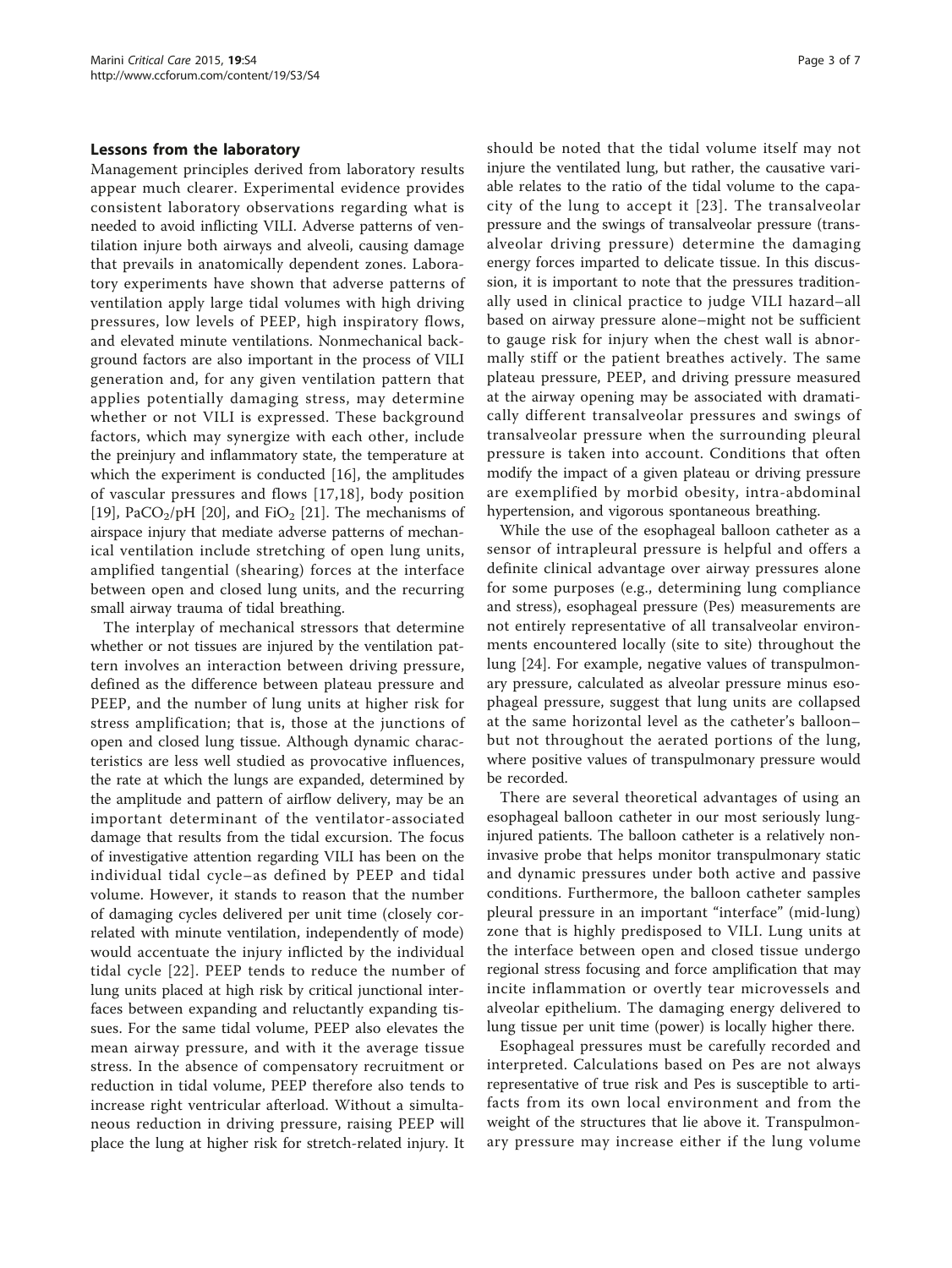changes or if compliance declines. In part for this reason, transpulmonary pressure does not closely track absolute lung volume changes that result from rising intra-abdominal pressure at end expiration (when the circuit is open and the lung is free to lose or gain units). The Pes-determined estimate of pleural pressure may not reflect those lung units that are most stretched or those already collapsed, as the Pes-based trans-pulmonary pressure (Ptp) is only regionally valid and tracks only the aerated compartment of the lung [[25](#page-6-0)]. These weaknesses were made strikingly evident by experiments conducted with changing position and mechanically asymmetrical lung disease [[26,27](#page-6-0)].

Given the advantages and disadvantages, the key uses for Pes determinations are to: set an effective PEEP level that maintains the lung less de-recruited [\[28](#page-6-0)]; to better approximate the relevant driving pressure to which the lung is exposed; and to guide the clinician in selecting pressures which will avoid excessive transpulmonary pressure during both passive and spontaneous breathing.

### Cofactors of VILI

When the mechanical stresses of the tidal cycle are high, experiments have shown that an increase in precapillary vascular pressure or a reduction in postcapillary vascular pressure each accentuate VILI [\[17](#page-6-0)]. These observations imply that the gradient of transalveolar vascular pressure may be instrumental in inflicting damage when airway stresses are high. Other experiments indicate that an increase of body temperature dramatically increases the tendency for and severity of VILI to be expressed. Experimentally, the metabolic/oxidative/pH environment of the lung tissue at the onset of major mechanical stress is influential. The results of such controlled laboratory experiments suggest that lowering ventilatory and cardiovascular demands–thereby reducing both minute ventilation and the vascular pressure gradient across the lung–are important therapeutic levers when attempting to avoid VILI. Because creation of dead space increases the ventilation needed for  $CO<sub>2</sub>$  elimination, clinical data that demonstrate a strong correlation between alveolar dead space and mortality risk would seem consistent with the admonition to reduce the vigor of ventilation support by reducing demands [[29](#page-6-0)]. In recent years, the deployment of bedside extrapulmonary gas exchanging technology to remove  $CO<sub>2</sub>$  and oxygenate the venous blood has offered long-awaited and much-needed assistance in accomplishing this objective.

Perhaps no issue has been more troublesome to the physician attempting to select and regulate the ventilator's prescription than selecting the appropriate level of PEEP. Insufficient PEEP allows unnecessary collapse of recruitable tissue, whereas excessive PEEP promotes tissue stretch and dead space generation while elevating the mean airway pressure and right ventricular afterload. Unless the tidal volume is simultaneously reduced, increasing PEEP also elevates the plateau pressure. When the overstretching of open lung tissue outweighs the benefit from recruitment, PEEP redirects pulmonary blood flow and accentuates mechanical heterogeneity within the acutely injured lung. Although either respiratory system compliance or oxygenation can be used as the criterion target for PEEP selection with good physiological justification, it appears as if oxygenation response best parallels stabilized recruitment of collapsed lung units, which is the primary objective for PEEP employment [\[30](#page-6-0)].

Recruitment of lung tissue can be attained without increasing PEEP by prone positioning. Because modifications of the chest wall that result from prone positioning help even the distribution of transpulmonary pressures, several of the important disadvantages of PEEP just enumerated can be avoided. Prone positioning tends to recruit selectively in dorsal regions that are gravitationally dependent when supine. Airway secretion drainage is also promoted.

A key lesson learned from investigations conducted over the past three decades is that excessive stress and strain are essential prerequisites for inflicting lung damage, but are only the preconditions to VILI (Figure 2). As already noted, both the vascular compartment and the airspace compartment are subject to damaging forces generated during lung expansion. Reducing oxygen demand and ventilation requirement are essential components of a comprehensive "lung protective" strategy. Reducing the ventilation requirement simultaneously allows reduction of driving pressures or ventilating frequencies, or both. These benefits underpin the rationale for permissive hypercapnia. Because cardiac output also declines in response to lower oxygenation demands, the pulmonary microvascular blood flow gradient is lessened, reducing VILI risk. In recent years the bedside deployment of safe

| <b>Factors Shown Conditionally Important to VILI During</b> |                               |
|-------------------------------------------------------------|-------------------------------|
| High Stress / Strain Ventilation                            |                               |
|                                                             |                               |
| <b>Background Factors</b>                                   | <b>Mechanical Parameters</b>  |
| Pre-disposition to VILI                                     | <b>Minute Ventilation</b>     |
| - Recruitability                                            | Frequency                     |
| - Inflammatory Stage                                        | <b>Cycle Shaping Contours</b> |
| - Genetics                                                  | - dP/dt (Inspiratory Flow)    |
| <b>Body Position</b>                                        | - I:E (Adverse Tension-       |
| PaCO <sub>2</sub> and pH                                    | Time Product)                 |
| FiO <sub>2</sub>                                            |                               |
| Vascular Pressures & Flow                                   |                               |
| Core Temperature                                            |                               |
| Figure 2 Conditional co-factors of VILI.                    |                               |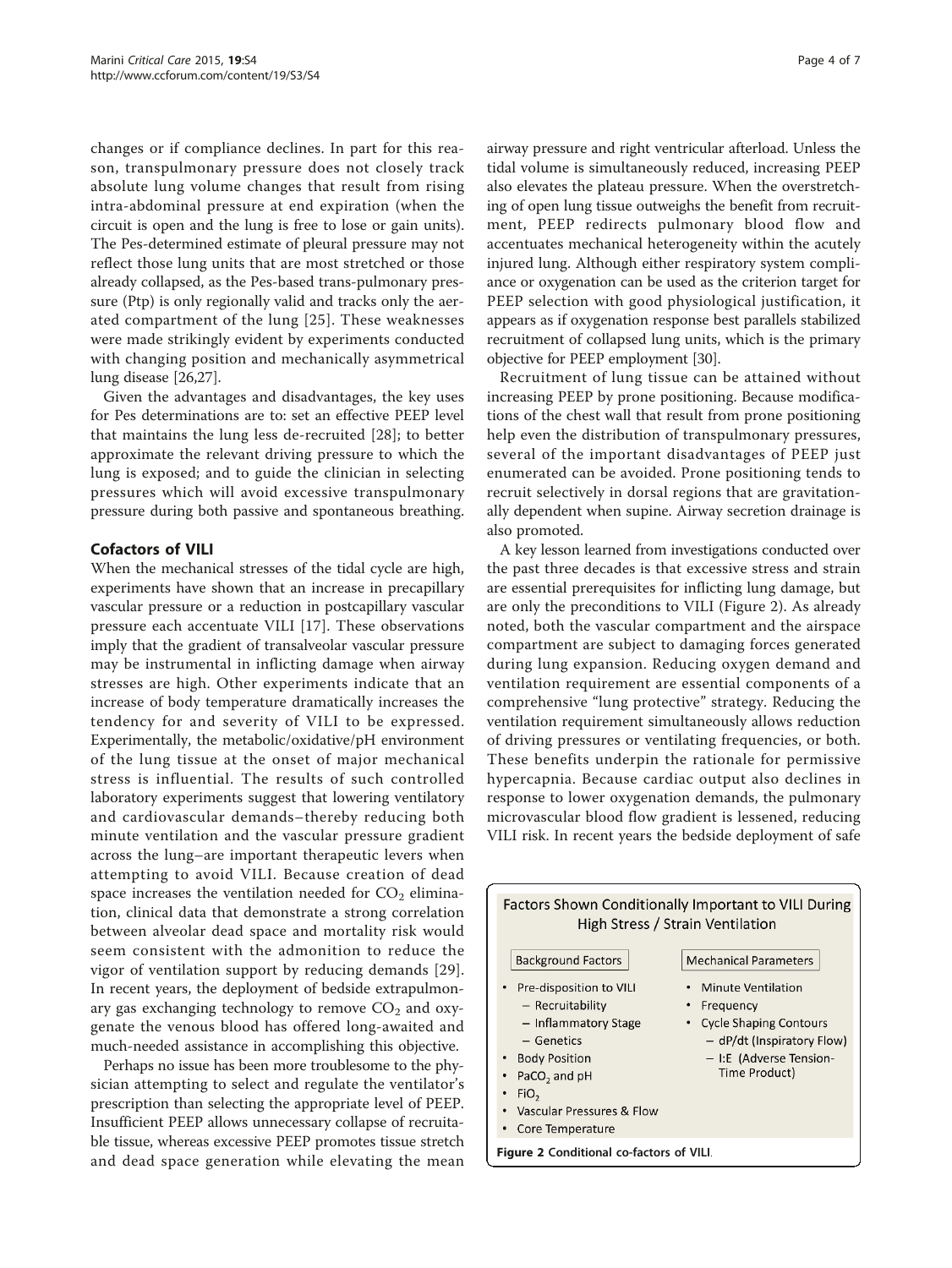and effective extracorporeal gas exchange has provided the great advantage of accomplishing  $CO<sub>2</sub>$  removal upstream from the lungs themselves, offloading much of the dynamic burdens of ventilation.

### Clinical trials of respiratory support in ARDS

For more than two decades, clinicians have used standardized definitions of ARDS in RCTs of interventions aimed at learning what physicians can do to stop VILI [[8,10\]](#page-5-0). Unfortunately, the majority of these RCTs have proven inconclusive and/or discouraging (Figure 3). In fact, only three large trials have convincingly shown definitive findings [\[9\]](#page-5-0). Meta-analyses have demonstrated that the likely explanation for the disappointing results of many of the other trials may be explained by the composition of the study sample or by the timing of the intervention. Using the exceptionally consistent laboratory base regarding mechanical principles of lung protection, many of the key results stemming from RCTs can be explained. Among the most influential of the RCTs was the ARMA trial of the National Institutes of Health-sponsored Acute Respiratory Distress Syndrome Network investigators, which showed that smaller tidal volumes were safer to employ than larger ones [[31\]](#page-6-0). This result is hardly unexpected; in a given individual, reducing tidal volume results in a smaller and often less dangerous driving pressure (a key determinant of VILI) [[12](#page-5-0),[32](#page-6-0)]. The latter parameter, which can be measured with relative ease at the bedside as the difference of plateau pressure and total PEEP during passive inflation, scales tidal volume to respiratory system compliance. Embedded within the Positive End Expiratory Pressure Setting in Adults with Acute Lung Injury and Acute Respiratory Distress Syndrome (EXPRESS) [[33](#page-6-0)] and Lung Open Ventilation Study (LOVS) [\[34\]](#page-6-0) trials of high versus low PEEP are data which indicate lower mortality

### **Long-Simmering Questions** For the Bedside

- Which Tidal Volume?
- Which PEEP?
- Recruitment Maneuvers?
- Proning?
- High Frequency?
- Patient or Physician Control? - Encourage Spontaneous Breathing or not?
- Steroids?
- Extra-Pulmonary Gas Exchange?
- $\cdot$   $ETC...$

Figure 3 Unresolved bedside questions regarding ventilator support.

results using higher PEEP when it is associated with an unchanging plateau pressure and reduced driving pressure, especially in patients with disease of higher severity treated earlier in their disease course. Conversely, higher mortality tends to result from using higher PEEP in patients with lower severity and less recruitability. This adverse outcome presumably reflects more tissue stress and higher right ventricular afterload in response to unnecessary lung distention. Two trials of high-frequency oscillatory ventilation (HFO) have produced unexpected results that discourage its routine use [[35,36\]](#page-6-0). One plausible explanation, among others, is that the higher mean airway pressure generated by oscillatory ventilation presented increased and possibly cor pulmonale-inducing afterload to the right ventricle, nullifying any potential benefit of modest recruitment. The Oscillation for Acute Respiratory Distress Treated Early (OSCILLATE) trial that convincingly showed harm from HFO imposed higher mean airway pressures than did the OSCAR (High Frequency Oscillation in Acute Respiratory Distress Syndrome) trial, which simply showed equivalence between HFO and standard lung protective ventilation in a less severely affected population supported at more modest mean airway pressure levels [\[35,36](#page-6-0)].

A recent bright spot in trials of ventilation strategy was the demonstration that prone positioning could help very severely ill patients early in the course of illness when recruitability was presumably higher [[37](#page-6-0)]. As the Prone Positioning in Severe Acute Respiratory Distress Syndrome (PROSEVA) study by Guérin and colleagues [\[38](#page-6-0)] nicely demonstrated, prone positioning sustained for 12 hours or more early in the course may help those who are severely affected and who have high PEEP requirements in the supine orientation. Glimmerings of the same positive effect for the early/severe cohort were seen in the first large Italian trial testing this same question [[39\]](#page-6-0), which also suggested the caution that some patients who are neither severely ill nor recruitable may not receive benefit but actually may be harmed by the proning intervention.

Another positive trial that relates to mechanical ventilation, the Neromuscular Blockers in Early Acute Respiratory Distress Syndrome (ACURASYS) study found benefit from the use of muscle relaxants early in the disease course [[40](#page-6-0)]. This finding ties nicely into the concept that transalveolar pressure must be minimized and that spontaneous ventilation has high potential to be damaging early in the disease course. It must be remembered that when patients have high demands, vigorous breathing violates the objectives of lung protection for multiple reasons. The work of breathing moderately increases cardiac output and pulmonary vascular flow. More importantly, not only are transpulmonary inspiratory stresses high, but during

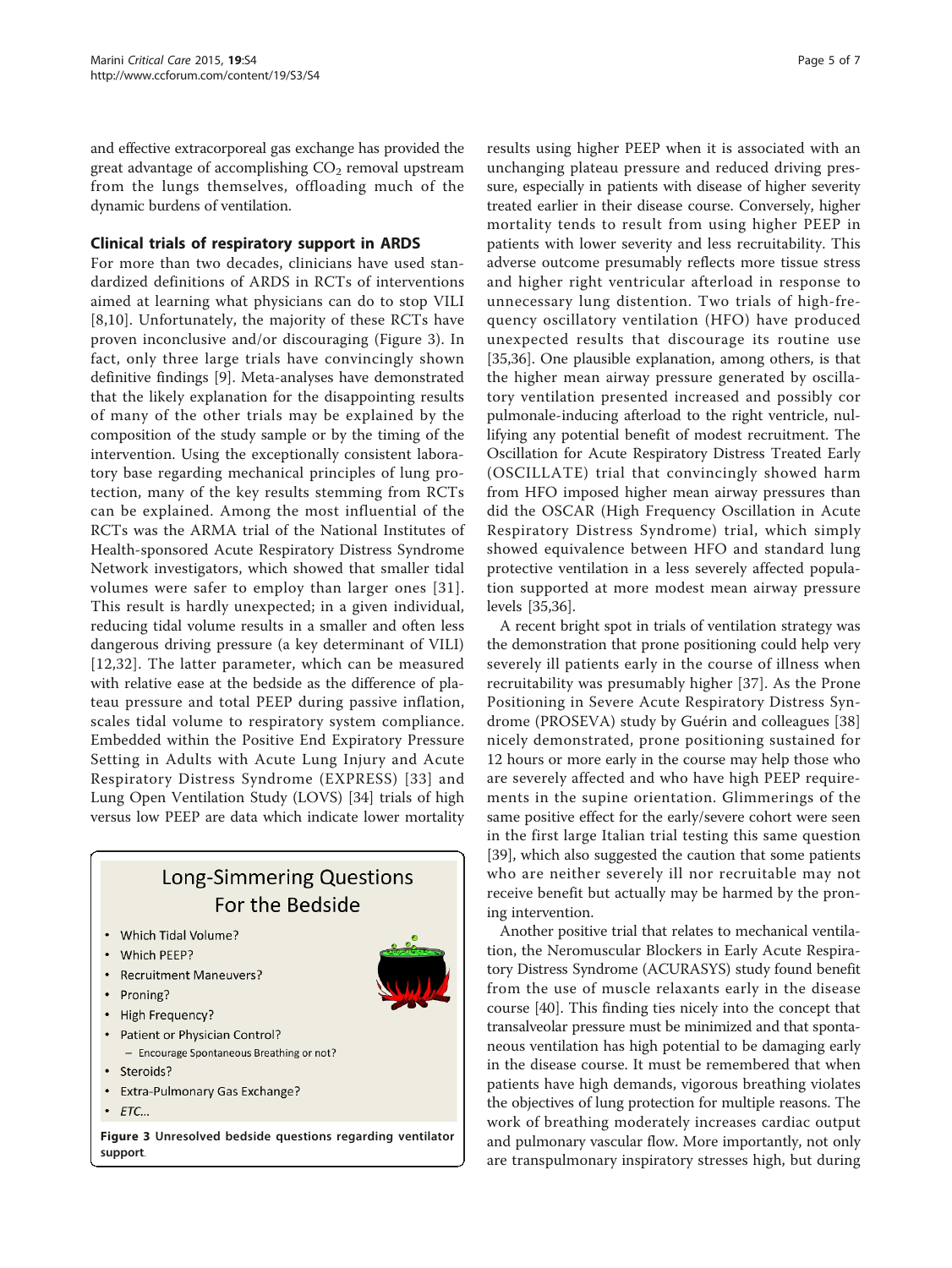<span id="page-5-0"></span>exhalation the muscular effort often compresses the thorax below the PEEP-appropriate functional residual capacity (FRC). This not only encourages de-recruitment but also increases effective inspiratory transpulmonary forces that drive inspiration. When end-expiratory relaxation occurs, an inflationary bias is applied to combine with inspiratory pressure. Rapidly accelerating flow and inspiratory flow (and the rates of change of pressure they generate (dP/dT)) cause major stress on dependent lung zones most predisposed to VILI. Here again, the timing of an intervention may determine its value. Spontaneous breathing efforts should be encouraged if the disease severity and demands are modest or the patient is later in the support period. Spontaneous breathing efforts are inadvisable early on in the treatment course of severe illness, or when high ventilation demands or specialized treatments such as prone positioning or cooling are needed. It is also worth considering that we may not always trust the "wisdom of the body" [[41\]](#page-6-0); the natural response to severe illness may be to accentuate a catastrophic problem rather than resolve it. Taking control in this critical early phase may interrupt a self-destructive downward spiral. The apparent disconnect regarding the timing of neuromuscular blocking agent (NMBA) administration (first 48 hours) and the mortality benefit (separation occurring only after 2 weeks) observed in the ACURASYS trial seem consistent with this possibility [\[40\]](#page-6-0).

### Summary

As noted at the beginning of this discussion, we have learned some hard won lessons (Figure 4). Among these, we know that our ARDS definition needs considerable work in order to personalize ventilatory care for patients with acute lung injury and distress). Mechanical and non-mechanical factors contribute to causation of ventilator-associated lung injury. Intervention timing is

### Hard-Won Lessons For ARDS & Its **Ventilation Support**

- Our ARDS Definition Needs Further Work
- Underemphasized Mechanical and **Non-Mechanical Factors Contribute to VILI**
- Intervention Timing is Key to Efficacy & Outcome
- Stage & Severity May Determine Intervention's Value
- Reducing Oxygen Consumption & Ventilatory Demands are Keys to Success.

Figure 4 Important principles for the ventilatory support of ARDS.

key to the efficacy and outcome, and the stage and severity may determine an intervention's value. Reducing oxygen consumption and ventilatory demands are keys to a successful strategy for respiratory support of ARDS. Results from major clinical trials can be understood against the background of the complex physiology of VILI. Unquestionably, our laboratory investigations have been informative, whereas our clinical progress in managing ARDS has been slow, sometimes painful, but nonetheless real.

### Abbreviations

AECC, American-European Consensus Committee; ARDS, Acute respiratory distress syndrome; EBM, Evidence-based medicine; HFO, High-frequency oscillatory ventilation; IRDS, Infant respiratory distress syndrome; PEEP, Positive end-expiratory pressure; RCT, Randomized clinical trial; VILI, Ventilator-induced lung injury.

### Competing interests

The author declares that he has no competing interests. This article has been published as part of Critical Care Volume 19 Supplement 3, 2015: Future of Critical Care Medicine (FCCM) 2014. The full contents of the supplement are available online at [http://www.ccforum.](http://www.ccforum.com/supplements/19/S3) [com/supplements/19/S3](http://www.ccforum.com/supplements/19/S3). Publication of this supplement was supported by Fresenius Kabi.

### Published: 18 December 2015

#### References

- 1. Ashbaugh DB, Bigelow DB, Petty TL: Acute respiratory distress in adults. Lancet 1967, 2:319-23.
- 2. Petty TL: The use, abuse, and mystique of positive end-expiratory pressure. Am Rev Respir Dis 1988, 138:475-8.
- 3. Dreyfuss D, Soler P, Basset G, Saumon G: High inflation pressure pulmonary edema: respective effects of high airway pressure, high tidal volume, and positive end-expiratory pressure. Am Rev Respir Dis 1988, 137:1159-64.
- 4. Slutsky AS, Ranieri VM: Ventilator-induced lung injury. N Engl J Med 2013, 369:2126-36.
- 5. Petty TL: The adult respiratory distress syndrome (confessions of a lumper). Am Rev Respir Dis 1975, 111:713-5.
- 6. Murray JL: The adult respiratory distress syndrome (may it rest in peace). Am Rev Respir Dis 1975, 111:716-8.
- 7. Jaeschke R, Sackett DL: Research methods for obtaining primary evidence. Int J Technol Assess Health Care 1989, 5:503-19.
- 8. Bernard GR, Artigas A, Brigham KL, Carlet J, Falke K, Hudson L, et al: The American-European Consensus Conference on ARDS. Am J Respir Crit Care Med 1994, 149:818-24.
- 9. Tonelli AR, Zein J, Adams J, Ioannidis JP: Effects of interventions on survival in acute respiratory distress syndrome: an umbrella review of 159 published randomized trials and 29 meta-analyses. Intensive Care Med 2014, 40:769-87.
- 10. The ARDS Definition Task Force: Acute respiratory distress syndrome. The Berlin definition. JAMA 2012, 307:2526-2533.
- 11. Erickson SE, Martin GS, Davis JL, Matthay MA, Eisner MD, NIH-NHLBI ARDS Network: Recent trends in acute lung injury mortality: 1996-2005. Crit Care Med 2009, 37:1574-9.
- 12. Amato MB, Meade MO, Slutsky AS, Brochard L, Costa EL, Schoenfeld DA, et al: Driving pressure and survival in the acute respiratory distress syndrome. N Engl J Med 2015, 372:747-55.
- 13. The National Heart, Lung, and Blood Institute. Acute Respiratory Distress Syndrome (ARDS) Clinical Trials Network: Comparison of two fluidmanagement strategies in acute lung injury. N Engl J Med 2006, 3:54.
- 14. Hébert PC, Carson JL: Transfusion threshold of 7 g per deciliter-the new normal. N Engl J Med 2014, 371:1459-61.
- 15. Kollef MH: What is ventilator-associated pneumonia and why is it important? Respir Care 2005, 50:714-21.